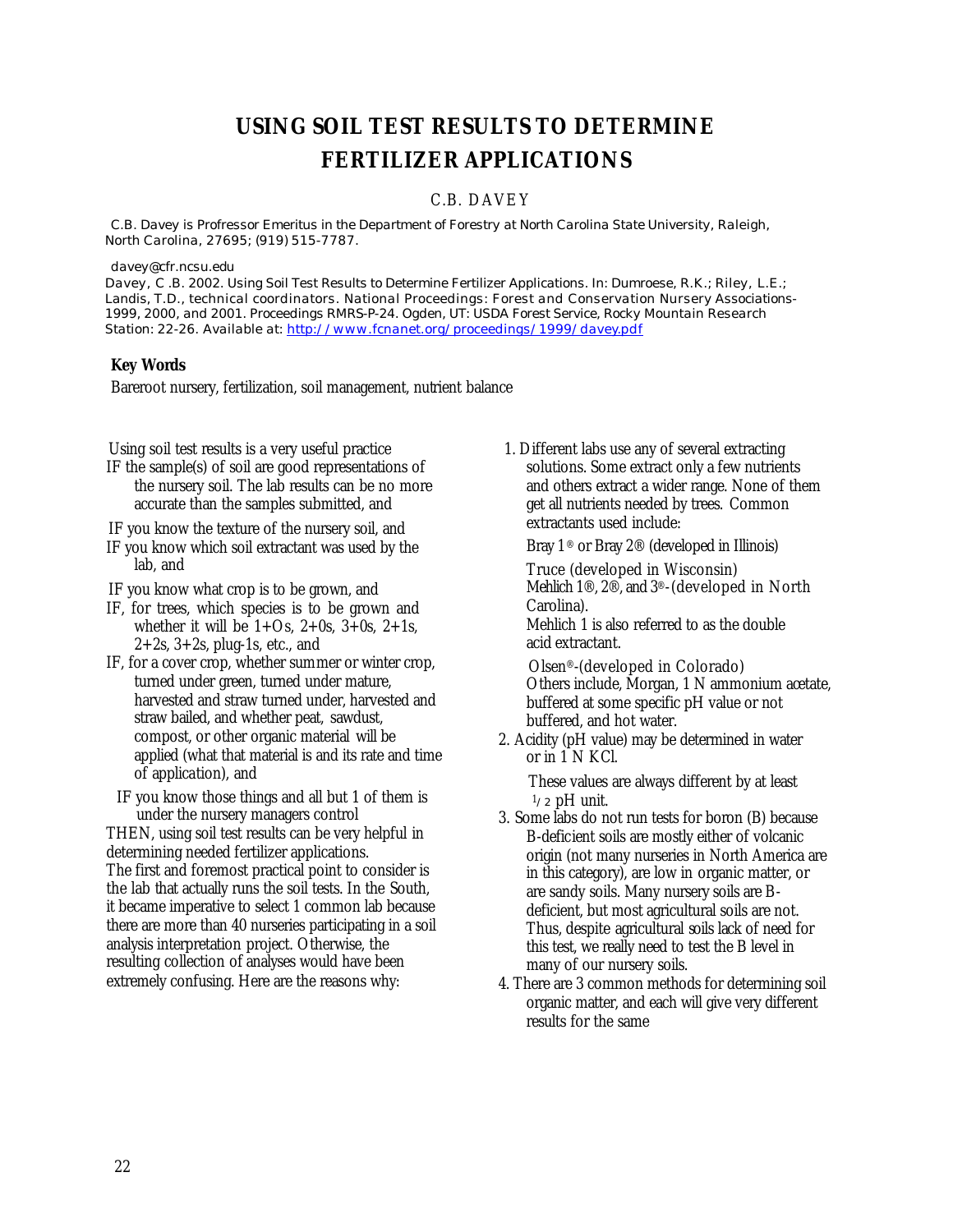sample. Thus, in order to correctly interpret the results, you must know which method was used. These methods are loss-on-ignition, acid hydrolysis, and alkaline hydrolysis.

- 5. Numerous labs report available iron (Fe). Testing for this element is almost useless as far as nursery soils are concerned. Iron nutrition of seedlings is strongly affected by weather and species of tree being grown, and only slightly by soil availability. Most nursery soils contain ample Fe, yet Fe deficiency is very common.
- 6. Probably the most universally needed nutrient in tree nurseries is nitrogen (N) and yet there is no useful test for available N. Several labs do run extractable ammonium and nitrate tests. These results are only marginally useful, however, because those N sources are very dynamic in the soil and their test values vary from day-to-day. They represent a snapshot of soil N at one point in time and have very little value in terms of a whole growing season. As far as N supply and dynamics go, we rely more on tissue analysis and history than on soil testing.
- 7. Finally, and most confusing, labs vary greatly in how they present the results of their analyses. Acidity ( $pH$  value) and organic matter  $(\%)$  are pretty standard. Beyond these 2, there is too much variability. We find results expressed as pounds per acre, kilograms per hectare, parts per million, milliequivalents per 100 grams, and as index values.

Each lab feels fully justified in using the methods and expressions of results employed. To get the maximum benefit from soil test data, a nursery manager almost needs an interpreter.

In medicine, it is said that diagnosis should precede prescription. The same is true in prescribing soil management operations in a nursery. Soil tests provide the diagnosis. We must prepare the prescription.

Before prescribing, we need to establish a set of levels for available nutrients, acidity, organic matter level, etc., for each crop that will be grown. This can only be done after we have decided on the laboratory that will run the soil analyses and we have learned the methods of analysis that they will use. In the South, despite the fact that we have not changed labs in over 15 years, the

standards sheets have had to be rewritten twice. The lab changed the extracting solution both times. In both cases, the change was to an extracting solution that was better-suited to forest nursery soils than the preceding one. Currently, that lab is using Mehlich 3, which is excellent for nursery soils and determines the maximum number of nutrients.

## **WATER**

Very few nurseries are irrigated with distilled water. Thus, we need to be able to adjust our calculations to account for nutrients that are applied in the irrigation water. The most common problem encountered is that a calcitic limestone aquifer is tapped for water. This is almost guaranteed to apply an imbalanced amount of calcium (Ca) and magnesium (Mg). The ideal is to have about 4 parts of Ca for each 1 part of Mg in the soil. This is recorded as a Ca/Mg ratio of 4. Mother Nature gives us a bit of a break by tolerating a range of Ca/Mg ratios from about 1 (equal amounts of Ca and Mg) to 10 (ten times as much Ca as Mg). Once you get outside that spread, however, you have a problem that demands attention. Most commonly, the irrigation water provides Ca at much more than 10 times the amount of Mg. Since we cannot subtract Ca from the soil, we frequently must add Mg, even though on an absolute basis there is already an adequate supply of Mg. In this case, the ratio is at least as important as the absolute values. If the Ca/Mg ratio exceeds 10, there is a real likelihood of a lack of chlorophyll formation. This results in poor growth and a general chlorosis. Often, people will see these symptoms and respond by adding more N. They are then bewildered because addition of N does not eliminate the chlorosis, not realizing that a shortage of N is not the problem. There are other problems that may be related to the irrigation water. Some aquifers contain considerable Na. This tends to do 2 things. First, it raises the pH value of the water and sometimes that of the soil as well. Second, Na will antagonize the uptake of potassium (K). Sodium also tends to enhance crust formation at the soil surface. This is caused by the defloculation of clays in the soil. In addition, many of the internal pores in the soil become blocked, and internal drainage is seriously impaired. Irrigation water quality is only one aspect of soil fertility management. Other items critical in the management of soil fertility are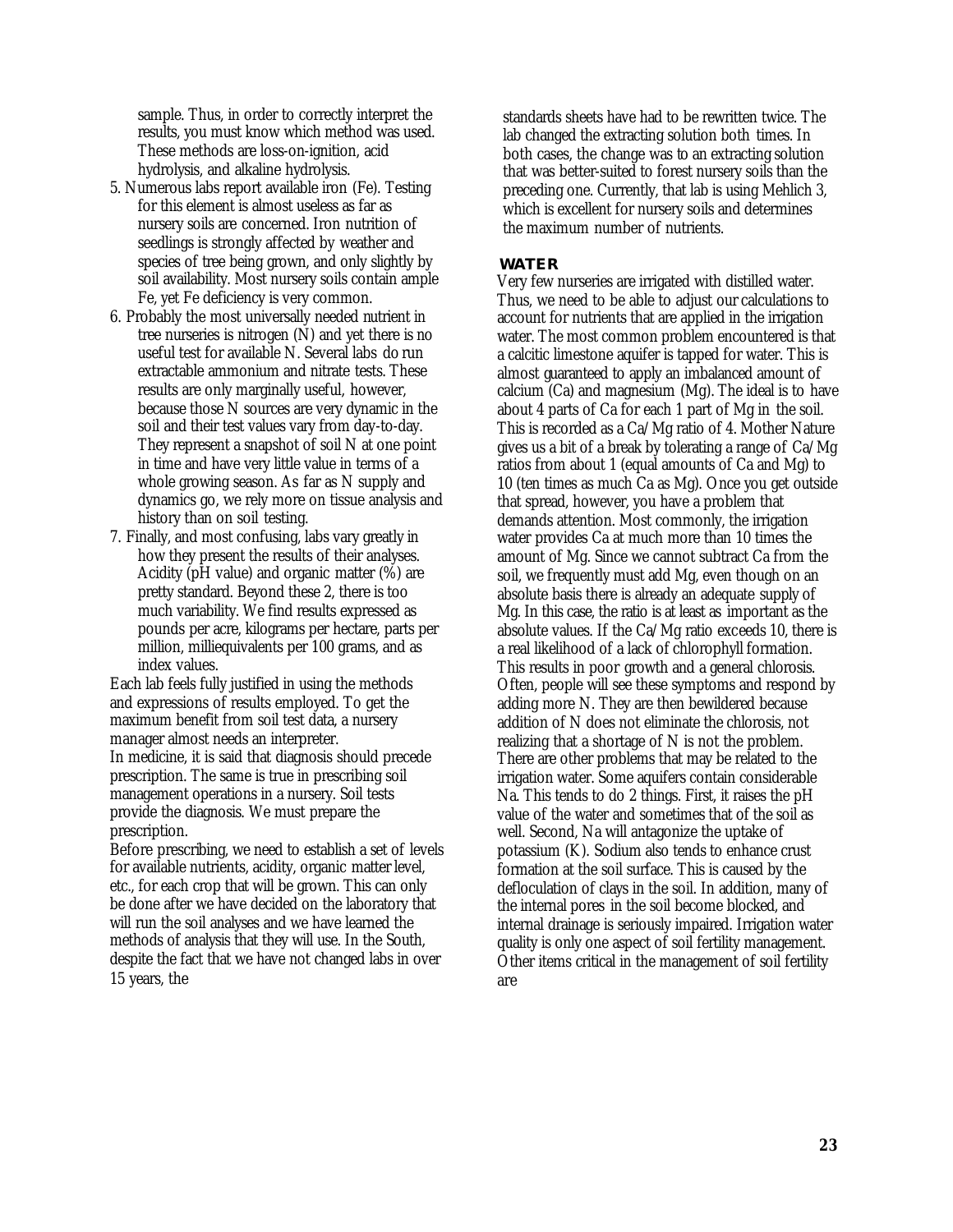acidity, Ca, Mg, phosphorus (P), potassium (K), N, trace elements, and organic matter.

# **ACIDITY (PH VALUE)**

When you receive soil test results from a lab, the first item to look at is the pH value of the soil. Soil acidity affects many things in the soil and in the seedlings, but it mainly affects the availability of several nutrients. Thus, we want to keep the soil within a range that, for most species we grow, is not too far from pH 5.5. If we need to reduce acidity (raise the pH value) lime is added. The amount of lime needed is strongly affected by soil texture and organic matter content. For example, to raise the pH value from 5.0 to 5.5 in a medium sand with low organic matter may require no more than 0.5 ton of lime per acre. The same pH change in a silt loam with ample organic matter may easily require up to 2 tons of lime per acre. Also, we need to look at the Ca/Mg ratio to see whether we should do the pH adjustment with dolomitic or calcitic lime. Dolomitic lime provides plenty of Mg whereas calcitic lime does not. If the pH value is too high, we usually lower it with elemental sulfur (S). The amount of S needed is, again, affected by the pH change needed and the soil texture. One ratio that does stay pretty well fixed is that about 800 pounds per acre of S will provide the opposite effect on the soil pH value of 1 ton of lime (either calcite or dolomite).

## **CALCIUM**

When Ca is needed but the pH value is correct, we apply gypsum (calcium sulfate). This will also provide some S. Whereas both forms of lime and S need to be applied prior to planting, gypsum is useful because of its higher solubility. It can be applied either preplant or postplant (as a topdressing).

## **MAGNESIUM**

Sources of Mg include Epsom salts (magnesium sulfate), magnesium nitrate, magnesium carbonate, and a product called Sul-Po-Ma-', which is a mixture of potassium and magnesium sulfates. These are all sufficiently soluble to be applied either preplant or postplant. One thing to note here is that although magnesium nitrate is a fine source of Mg, it is a poor source of N for most tree species. Douglas-fir does seem to use that N fairly well, but nearly all other species do not use it very efficiently.

#### **PHOSPHORUS**

For many years, when phosphorus (P) was needed, it was provided prior to planting as ordinary superphosphate (OSP). Its problem was a low analysis (0-20-0). It has been mostly replaced by triple superphosphate (TSP) because of its higher analysis (0-46-0). However, there is one hidden trap in making the change from OSP to TSP. Most people were unaware that when they applied OSP, they were also applying S to the soil. In fact, OSP contains more S than P, and a need for S as a nutrient was rare. Today, we find frequent need for S. The TSP does not contain any sulfur. That is because phosphoric acid is used in its manufacture, rather than the sulfuric acid that was used in the manufacture of OSP. Finally, we must note that neither OSP nor TSP are very soluble. Thus, they must be applied preplant and disked in. Sometimes, we discover a need for P after the crop is growing. This is supplied as diammonium phosphate (DAP) because it is considerably more soluble than either OSP or TSP. The DAP has one other effect that can be very useful. Mycorrhiza development can be slow, and DAP, for some reason that is not fully understood, will provide a stimulation of mycorrhizae development. This is true regardless of the P and N supply in the soil.

## **POTASSIUM**

Potassium is easily provided and is about the least expensive nutrient we need. The most common source is potassium chloride (muriate of potash). A second source, which is quite useful because of the S it contains, is potassium sulfate (sulfate of potash). As mentioned earlier in our discussion of Mg, Sul-Po-Ma-" supplies K, S, and Mg should there be a need for these nutrients. All of these sources are quite soluble. Thus, they can be applied either preplant or postplant. Usually, because they are so soluble, it is not wise to apply all the potassium prior to planting. One or 2 topdressings during the growing season is usually a good idea. In soils that are low in K, a late growing season topdressing is often suggested. Physiologists have told us that a good supply of potassium in late summer and early fall will help harden off the seedlings before cold weather arrives. In soils that are already well-supplied with K, the benefit of this application is understandably less pronounced.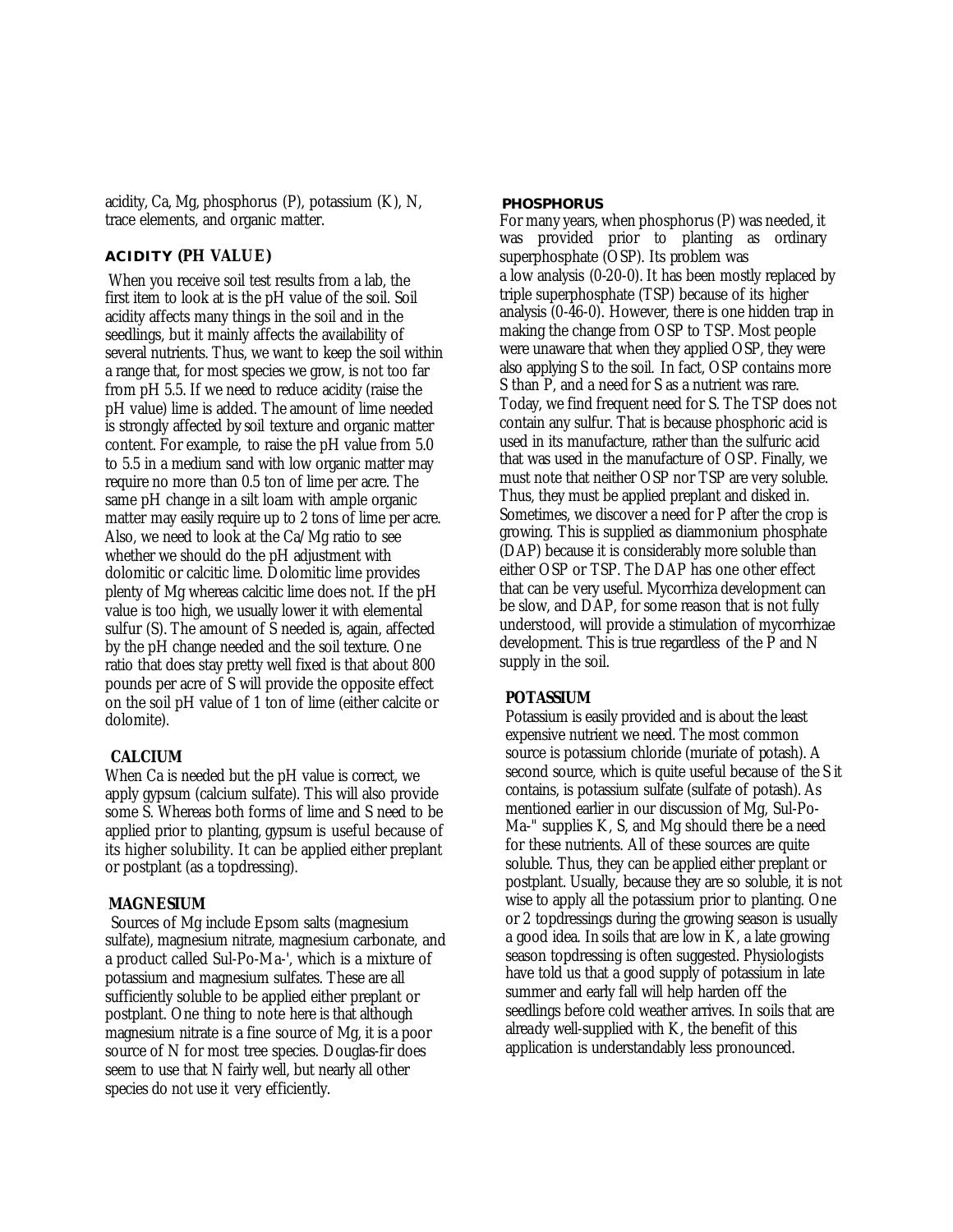## **NITROGEN**

As mentioned earlier, N is always needed. Nitrogen is used by plants in either of 2 forms. When the N atom is associated with hydrogen, as in ammonium or urea, it is called "reduced." When the N atom is associated with oxygen, as in nitrate, it is called "oxidized." Most tree seedlings will use either reduced or oxidized N. But, most species are much more efficient at using reduced N. We commonly apply ammonium nitrate, which includes both and is satisfactory and reasonably economical to apply. Also, it has essentially no effect on the soil acidity. The alternative source, ammonium sulfate, is very efficiently used, and it provides some S. However, it does lower the pH value of the soil. Sometimes that is desirable and sometimes it is not. In many parts of the world outside the United States and Canada, ammonium nitrate is not available. Formulations where all N is supplied in the nitrate form, such as magnesium nitrate, potassium nitrate, or sodium nitrate (sody), should not be used as N sources for tree seedlings. It is a waste of both time and money.

Urea is a good source of N, as long as it is promptly watered-in. When urea lies on the soil surface for only a few hours, it is likely to be broken down by enzymes that are produced by many soil microbes. The result is that ammonia gas is produced and lost into the atmosphere. That wastes both N and money. If urea is used correctly, it is fine. However, the potential for significant N loss is always present. Beyond these 3 common sources, there is a plethora of other materials that are called "slow release" sources of N. In the right circumstances, they can be useful. Usually, their biggest problem is cost. Also, many of them do not release their N at a rate that matches the seedling needs. Basically, their convenience is frequently out-weighed by their cost and/or lack of synchronization with the seedlings' requirements.

## **MINOR (TRACE) ELEMENTS**

These come in various forms. However, most of them are quite soluble and are principally applied to the foliage. These include sodium borate, copper sulfate (blue vitriol), manganese sulfate, and zinc sulfate. Iron (Fe) is available in sources of all sorts, but chelated forms are usually the most effective (although not always the cheapest to

use). Ignoring Fe, the other trace elements provide a fairly easy-to-remember rule of thumb, as far as their needs on nursery stock. Alphabetically, they are B, Cu, Mn, and Zn, and typical rates of application are 2, 3, 4, and 5 pounds per acre, respectively. They are only applied when a soil test indicates a low supply. Iron deficiency occurs in hot weather, regardless of soil test level. Iron availability is strongly affected by a group of soil bacteria that are called "iron-oxidizing bacteria." When active, they convert Fe into a nonavailable form. They become very active in warm soil and die down again in cool soil. The rate of foliar application of Fe varies with species of tree and the severity of the deficiency. Many species will respond to 1 or 2 applications of Fe at 2 pounds per acre. Some require as much as 4 applications at 4 pounds per acre. Nearly all nursery soils contain adequate Fe. The problem is availability, not quantity.

## **ORGANIC MATTER**

Cover crops or "woody" material (peat moss, to wood chips, to bark) all provide organic matter. Which do we need and why? They are all beneficial, but do different things. Woody materials provide some physical benefit, but mostly we want the lignin that the wood contains. Lignin provides cation exchange sites that hold nutrients against leaching and help hold the pH value where we want it. Cover crops (also called green manure or catch crops) help reduce wind and water erosion, catch and hold nutrients, and provide food for beneficial soil organisms. They also serve as a slow-release fertilizer. They release nutrients as they decompose. Woody materials last in the soil from 2 to several years. Cover crops do not increase the soil organic matter content significantly, except for a few weeks or months. Their rate of decomposition is rapid.

How much organic matter do we need in the nursery soil? First, we need to note that the soil organic matter "equilibrium level" depends principally on climate and soil texture. In Pacific Northwest nurseries, it is common to find 5% to 8% organic matter. In the deep South, 1% to 2% is about all that can be maintained with the same effort. The microbes hardly slow down in the continuously warm soils of the South. In the North Central region, because of cold winters, soils come closer to a 3% to 5% equilibrium level.